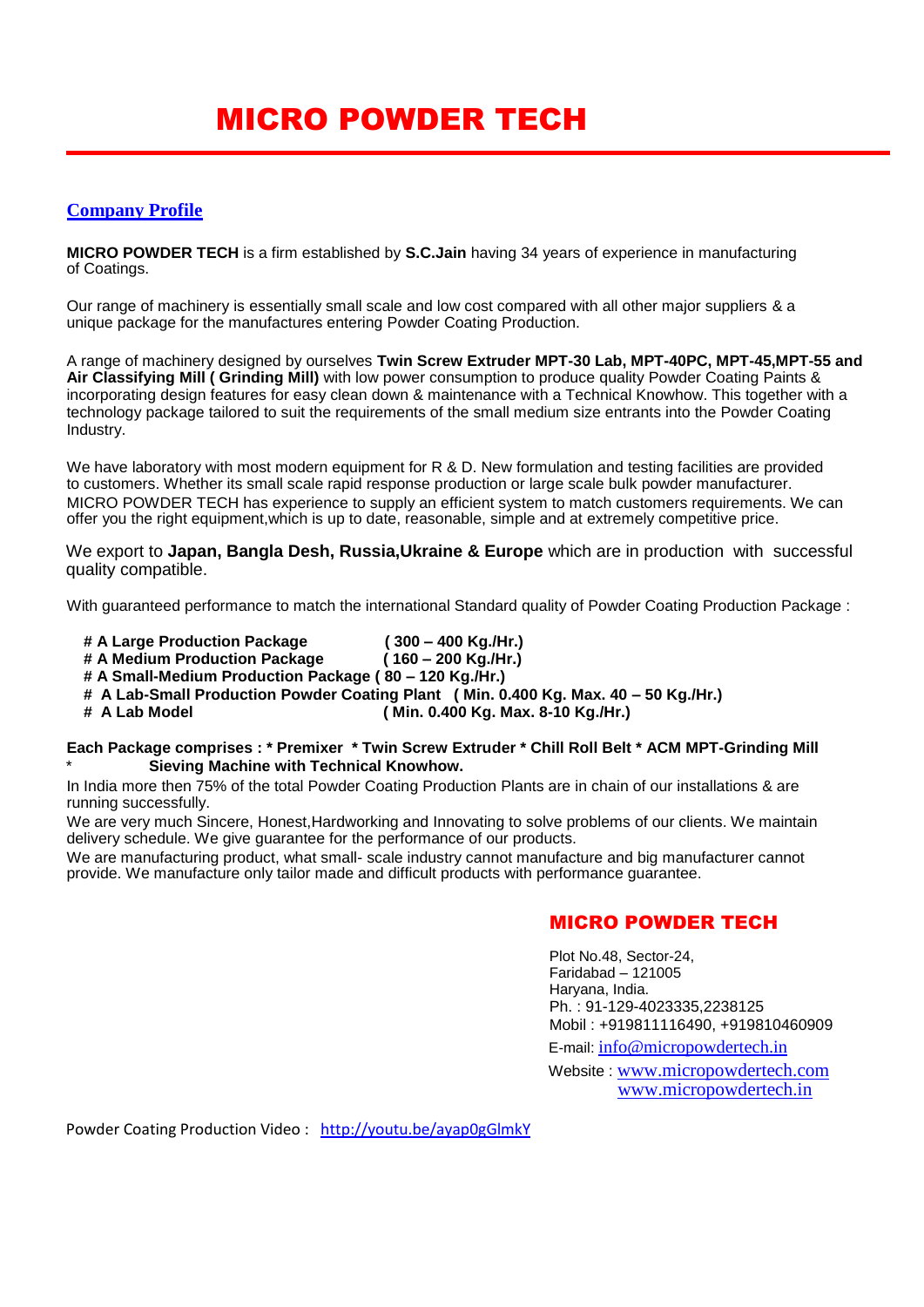### MICRO POWDER TECH



### **LABORATORY SCALE POWDER COATING TWIN SCREW MPT-30Lab EXTRUDER**

A unit for the off-line production of small sample. Sample which can be produced at rate of upto 6 - 8 Kg./Hr. need only be a few hundred grams and are typically used for colour matching, custmer evaluation, production control and research. The equipment finds application in development of new formulations and at raw material suppliers for the quality control of resins, pigments and additives. **MPT-30Lab** Twin Screw Extruder constructed of high wear resistance steel and capable of produce upto 6 -8 Kg./Hr. (Max.) and Min. 0.400 Kg. Sample . It has a clam shell opening Barrel and easy to clean. The screw is set variable speed . The barrel is heated by electric heaters and the temperature are digitally auto controlled.

Technical Specification

| Screw Dia |      | Main Power | <b>Heating Power</b> | Screw RPM | Output                     |
|-----------|------|------------|----------------------|-----------|----------------------------|
| 30 mm     | 15:1 | 3.75 KW    | 1.5 KW               | $0 - 400$ | Min.0.250 Max. 6-8 Kg./hr. |

## MICRO POWDER TECH

Plot No. 48, Sector-24, Faridabad – 121005, Haryana.